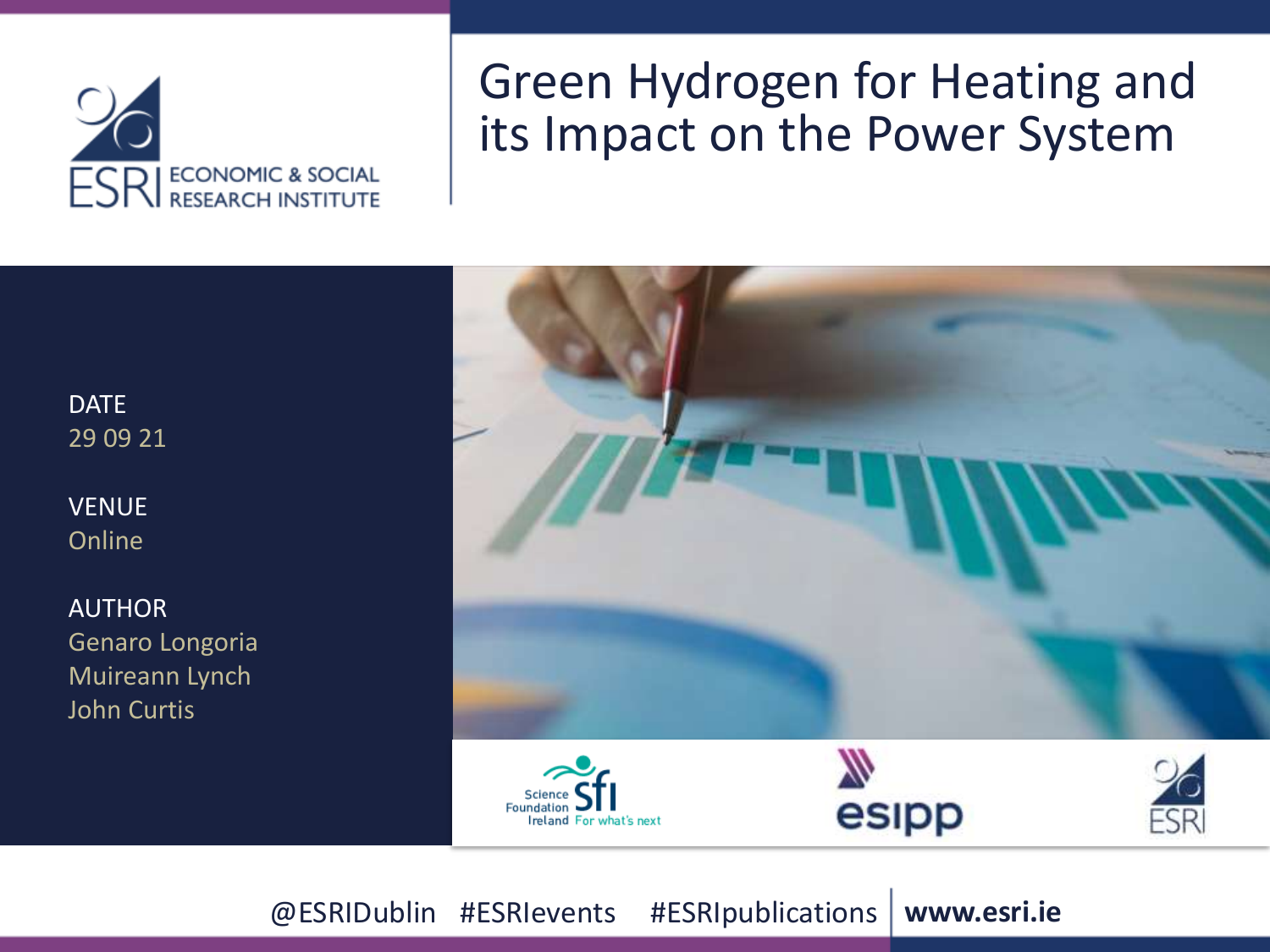### Background

- 1. Climate Action Plan 2019:
	- Net-zero carbon target by 2050
	- 70% electricity needs from renewable sources by 2030
- 2. National Energy & Climate Plan 2021-2030:
	- green hydrogen an enabler of the transition to a low carbon economy
- 3. Massive electrification:
	- Transport
	- Heating
- 4. The predominant use of energy by households is for heating.
- 5. Space and water heating:
	- 78% of final energy usage [1].

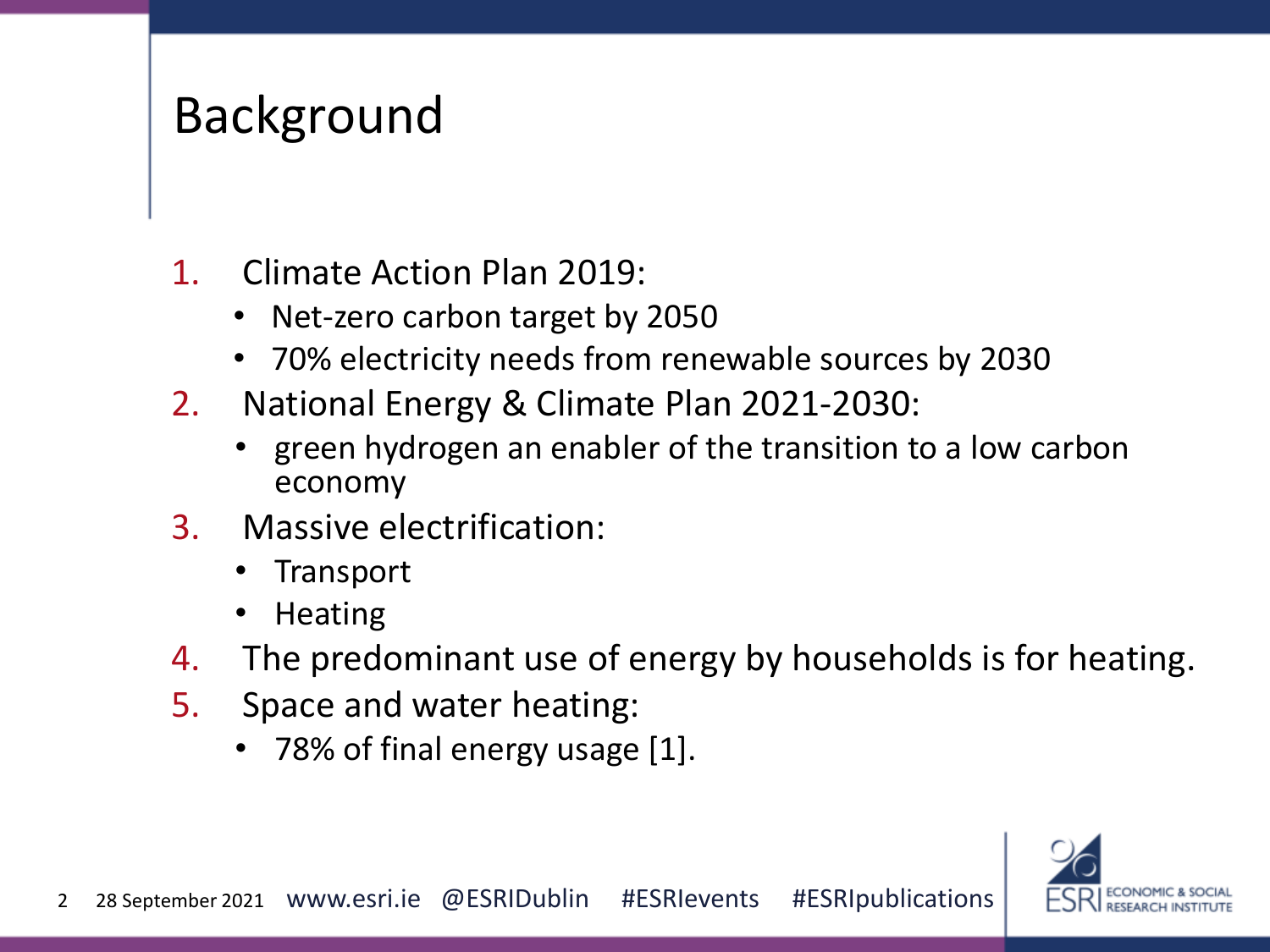# Hydrogen for heating

- 1. Abundant
- 2. Can be extracted from several compounds and in different ways
	- Electrolysis
	- SMR
- 3. Different "colors".
- 4. Can be mixed with methane (natural gas) in a process called blending without significant modifications to gas pipes and water heaters.
- 5. Hydrogen blending with methane
	- $< 10\%$  [2]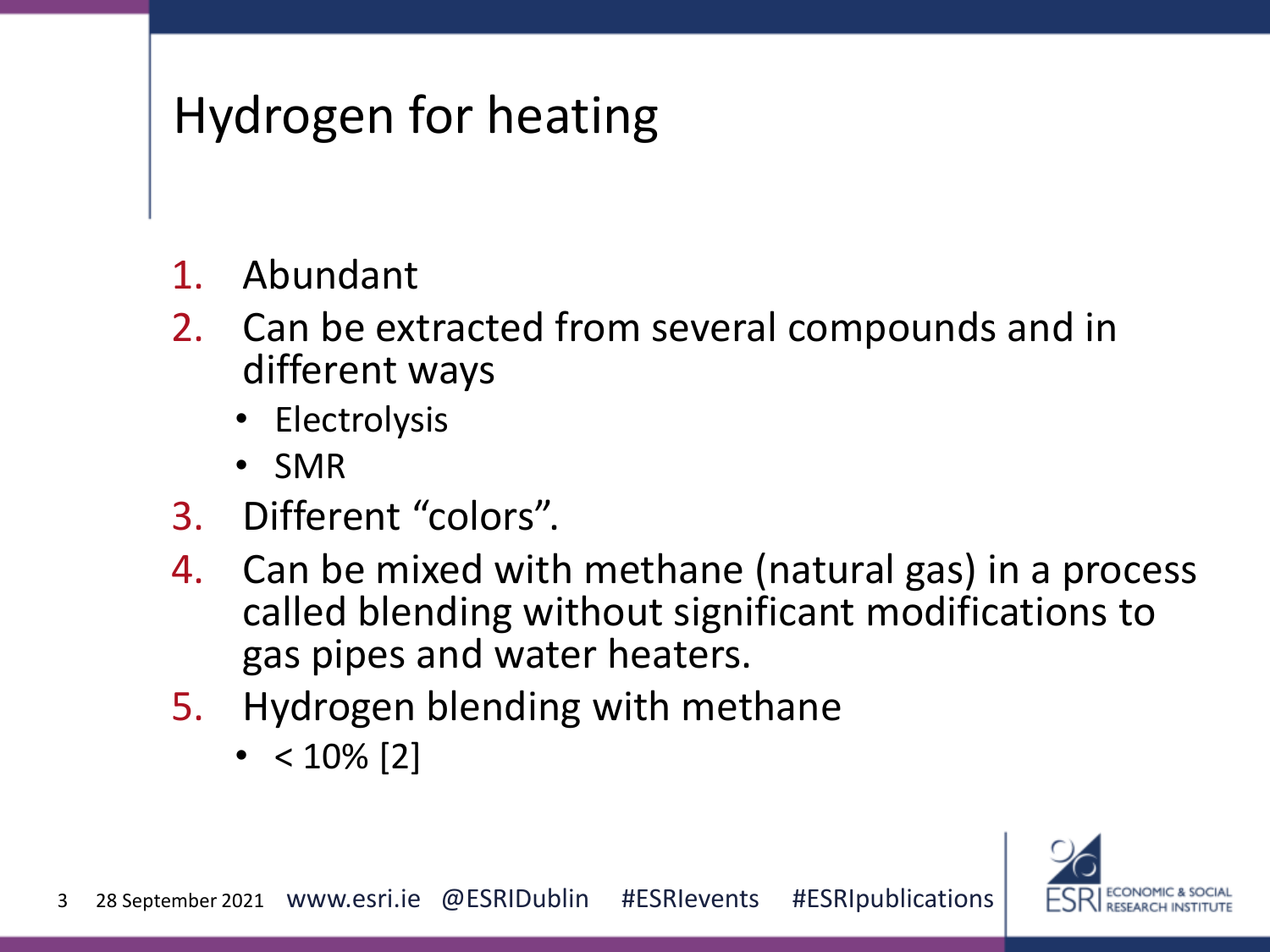

### **Objective**

Study the Impact of Electrolysers for producing  $H_2$  for heating and the Renewable Target on the Power System and Emissions.

### Methodology

- ENGINE model of the Power Flow Equations
- Electrolyser model adapted from El-Taweel et al. [3]

### Case Study

- Irish Power System and two policy goals.
- Residential sector is the single largest consumer of heat in Ireland.
- 4 scenarios: BAU, ESR-Only, RET-Only, RET+ESR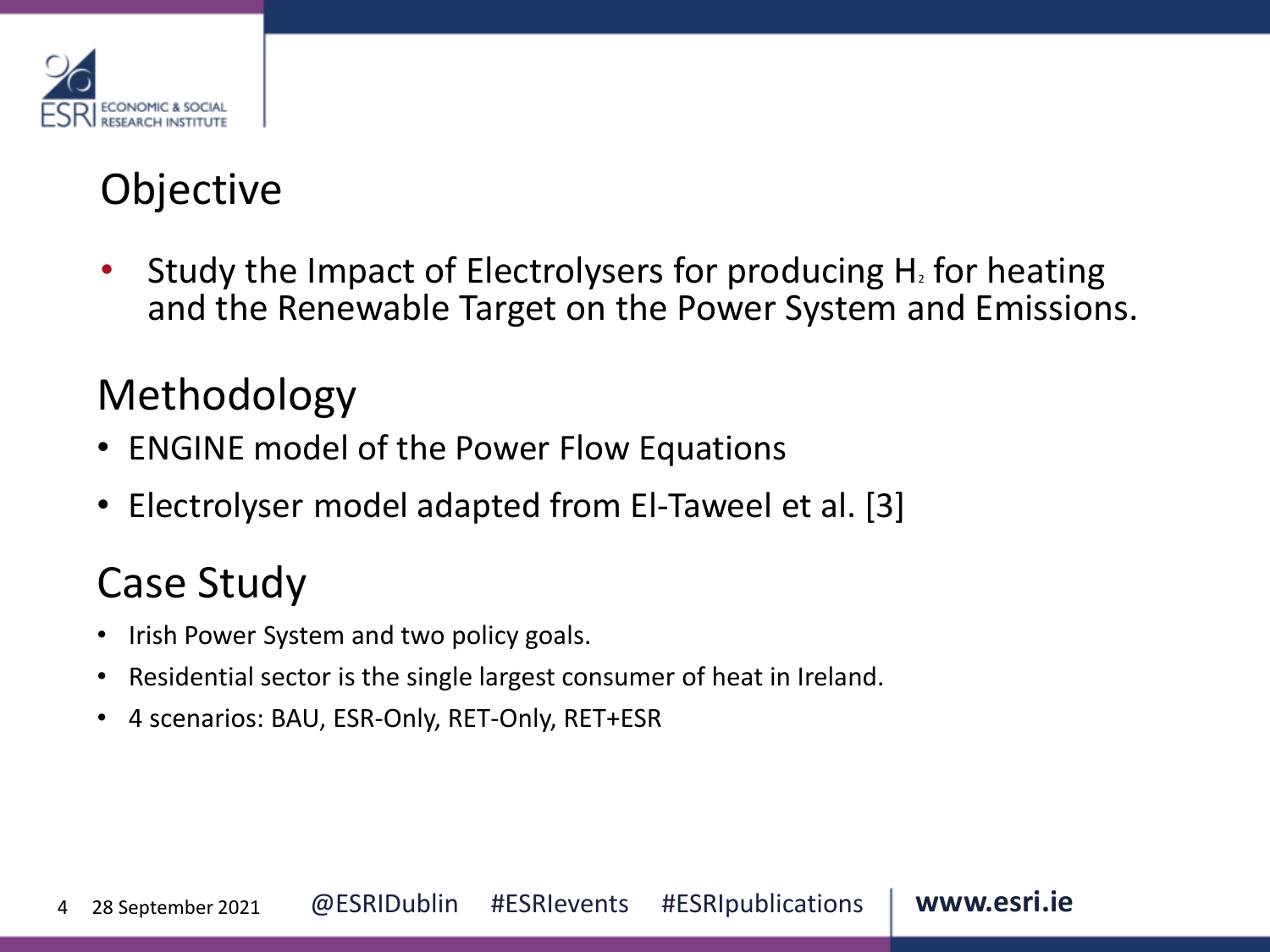## Contributions

- 1. The additional infrastructure required, both generation capacity and transmission, to facilitate hydrogen electrolysis.
- 2. The location of electrolysers and new generation capacity.
- 3. The effect on net emissions, electricity prices and wind power curtailment.

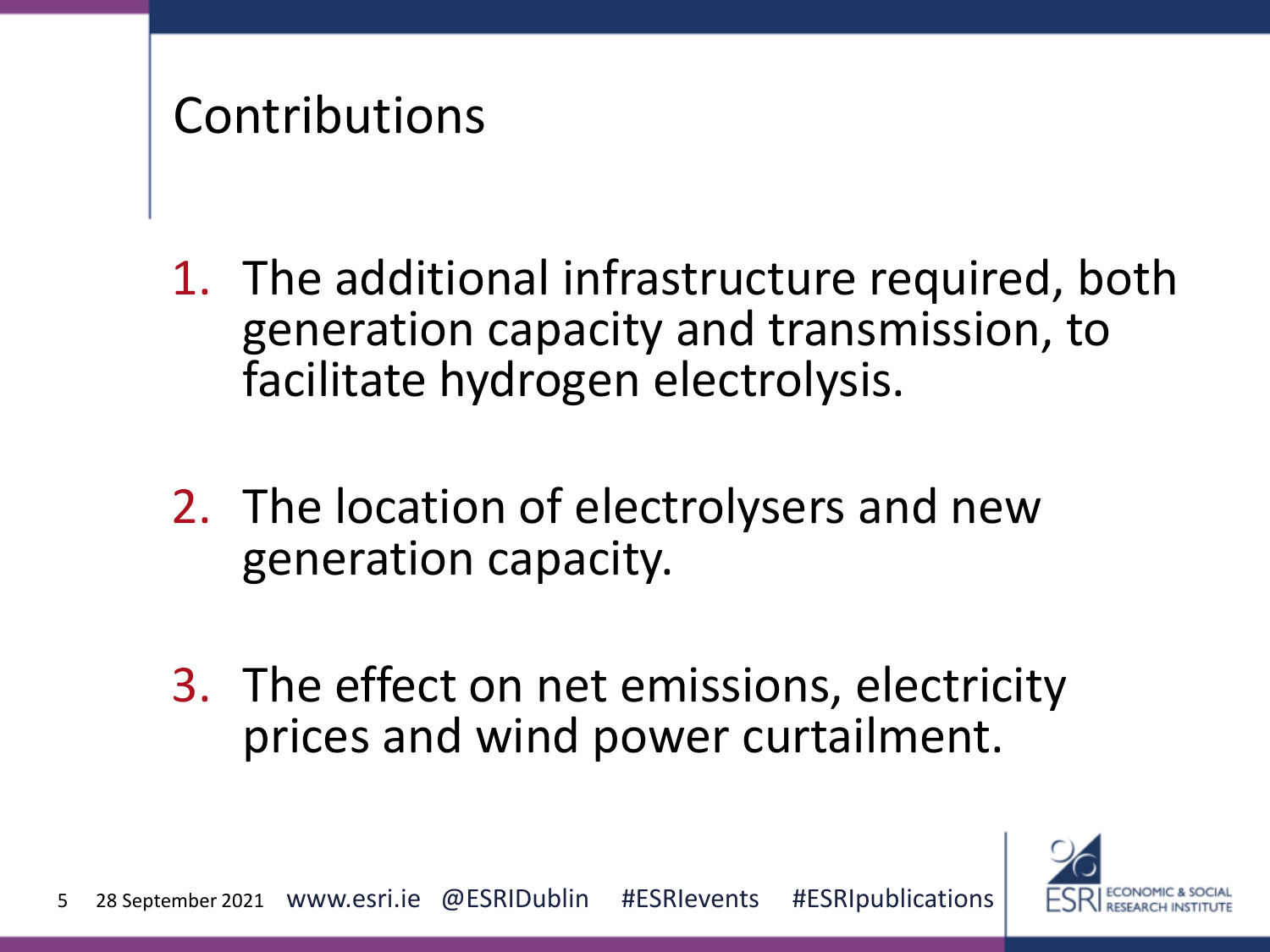

# Transmission reinforcement

- No significant impact from the integration of electrolysers.
- All the lines and transformers reinforced are in the Dublin region.
- BAU: reinforcement of 3 power corridors. Panel (a).
- RET-only: reinforcement of 1 power corridor. Panel (b).



(a) BAU and ESR-only solutions.



(b) RET+ESR and RET-only solution.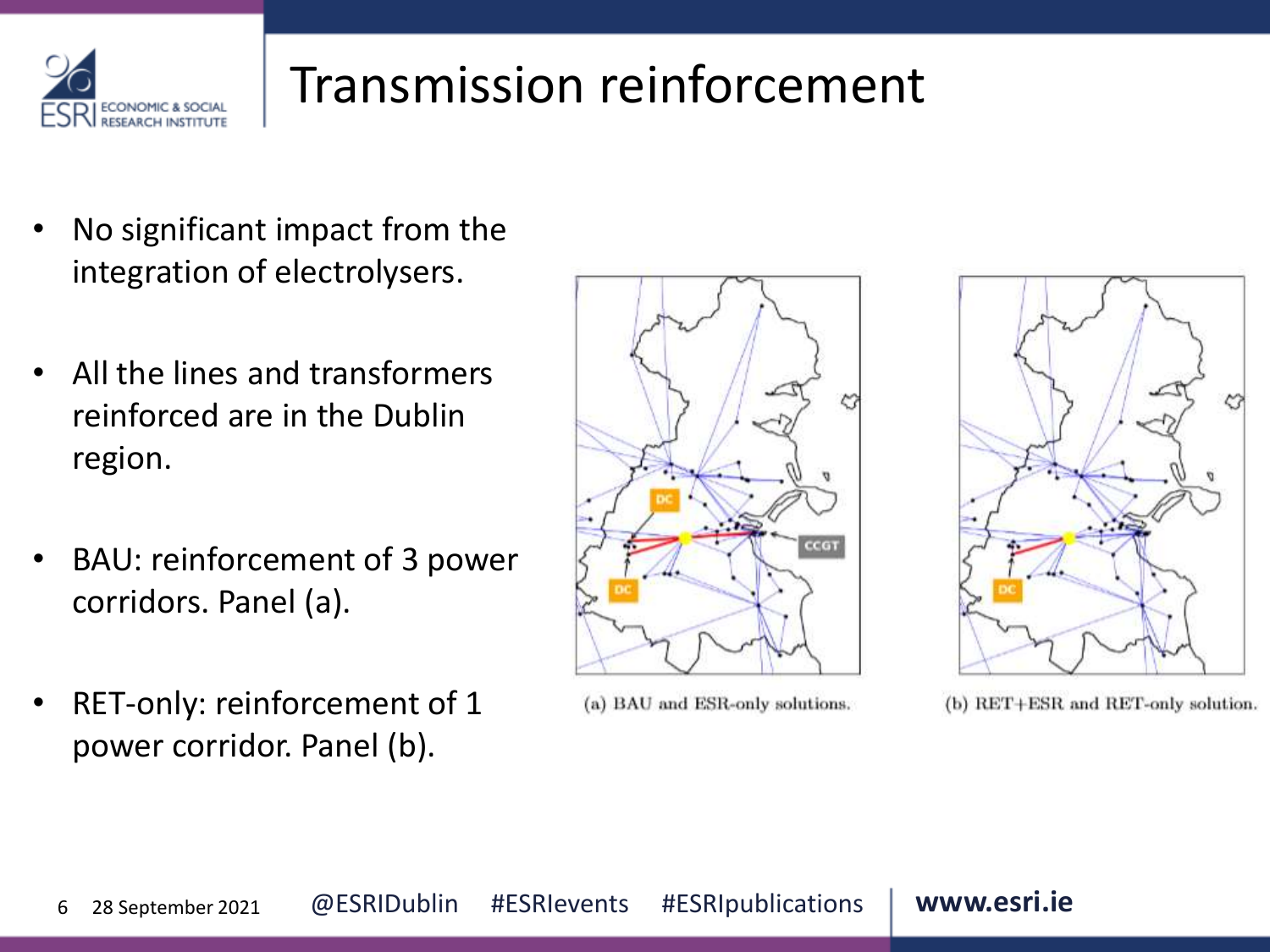

# Capacity Expansion

Aggregated New Power Capacity and Storage [MW] by Technology

|               | $RET + ESR$ | RET-only | $ESR$ -only | BAU   |
|---------------|-------------|----------|-------------|-------|
| Onshore Wind  | 7098.0      | 6850.8   | 6.22        |       |
| Offshore Wind | 0.03        |          | 0.02        |       |
| Solar PV      | 0.05        |          | 0.04        |       |
| CCGT          |             |          | 155.2       | 44.26 |
| COAL with CCS |             |          |             |       |
| CCGT with CCS |             |          |             |       |
| ESS           | 2313.6      | 2230.8   | $10.3\,$    | 10.0  |



• RET+ESR and RET-only:

- ESR-only:
	- 16.5MW of renewable power and storage, and 155MW of CCGT.
- Almost 40% of the new PV capacity in both the RET+ESR and ESR-only cases is in Dublin.



Fig.  $2$  – Heat demand by region with respect to total heat demand and transmission nodes aggregated at 110 KV. Fig. 2a shows the resulting locations of new energy storage (ESS), onshore wind (WOS) and electrolysers (ESR) for the  $RET + ESR$  case, while Fig. 2b focuses on the Dublin and **MidEast Regions.**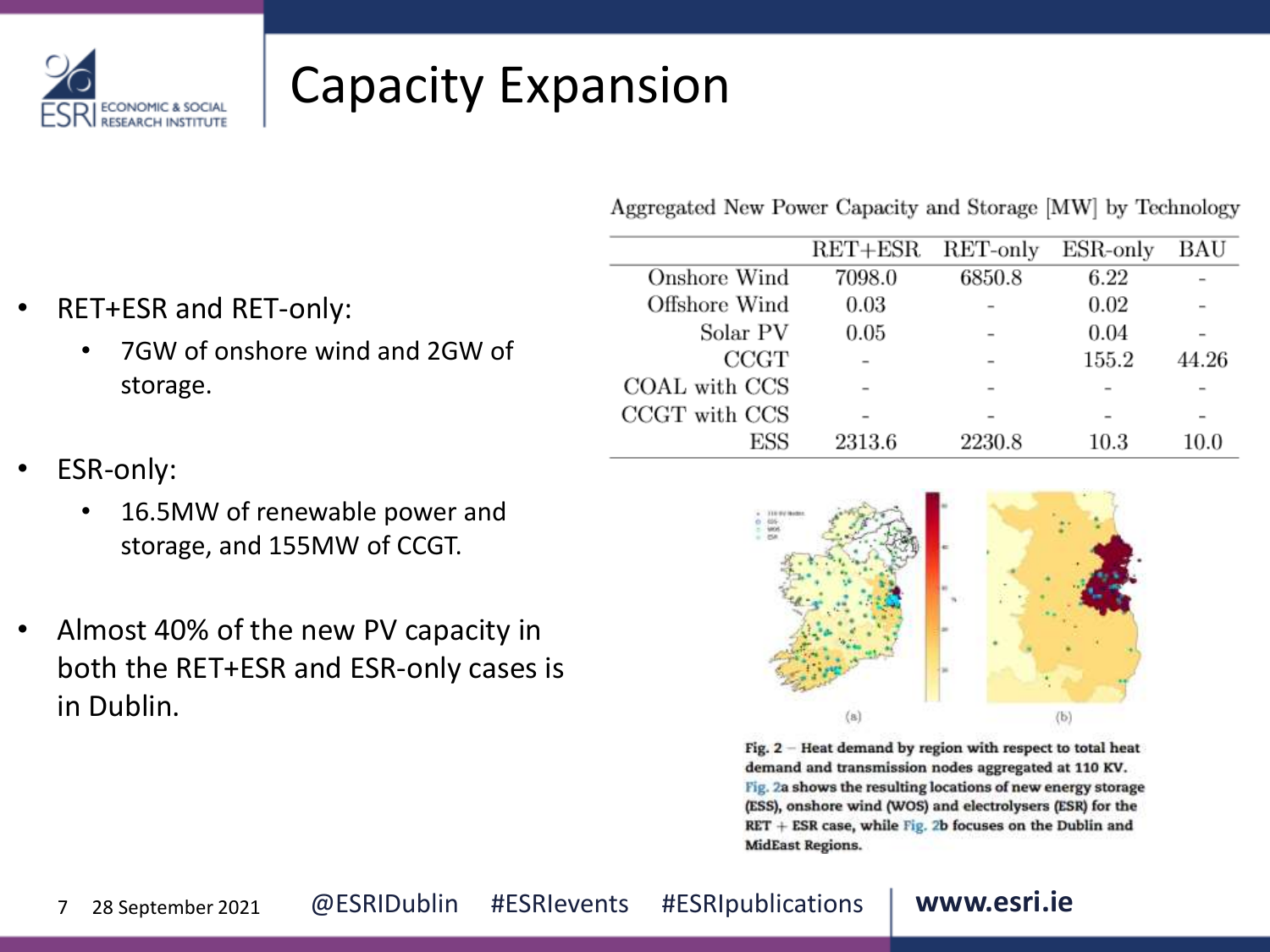

# Electrolysers 1/2

- 82 locations out of 205.
- Distribution is not monotonically increasing with total heat demand:
	- heat demand in the West region is less than 50% of that in the Midwest and Southeast but the number of electrolysers is up to 100% higher.
	- similar heat demand in the Midlands, Border and West regions, but the West region has 2–3 times the number of electrolysers.



Number of electrolysers against yearly heat demand in the ROI.



Figure 8: Available existing capacity per region. The existing capacity in the West region is 8%, 146%, 52% and 1% more than the Border, MidLands, MidWest and SouthEast regions respectively. The existing capacity in the SouthWest is 459% more than in the MidEast.

8 28 September 2021 @ ESRIDublin #ESRIevents #ESRIpublications **www.esri.ie**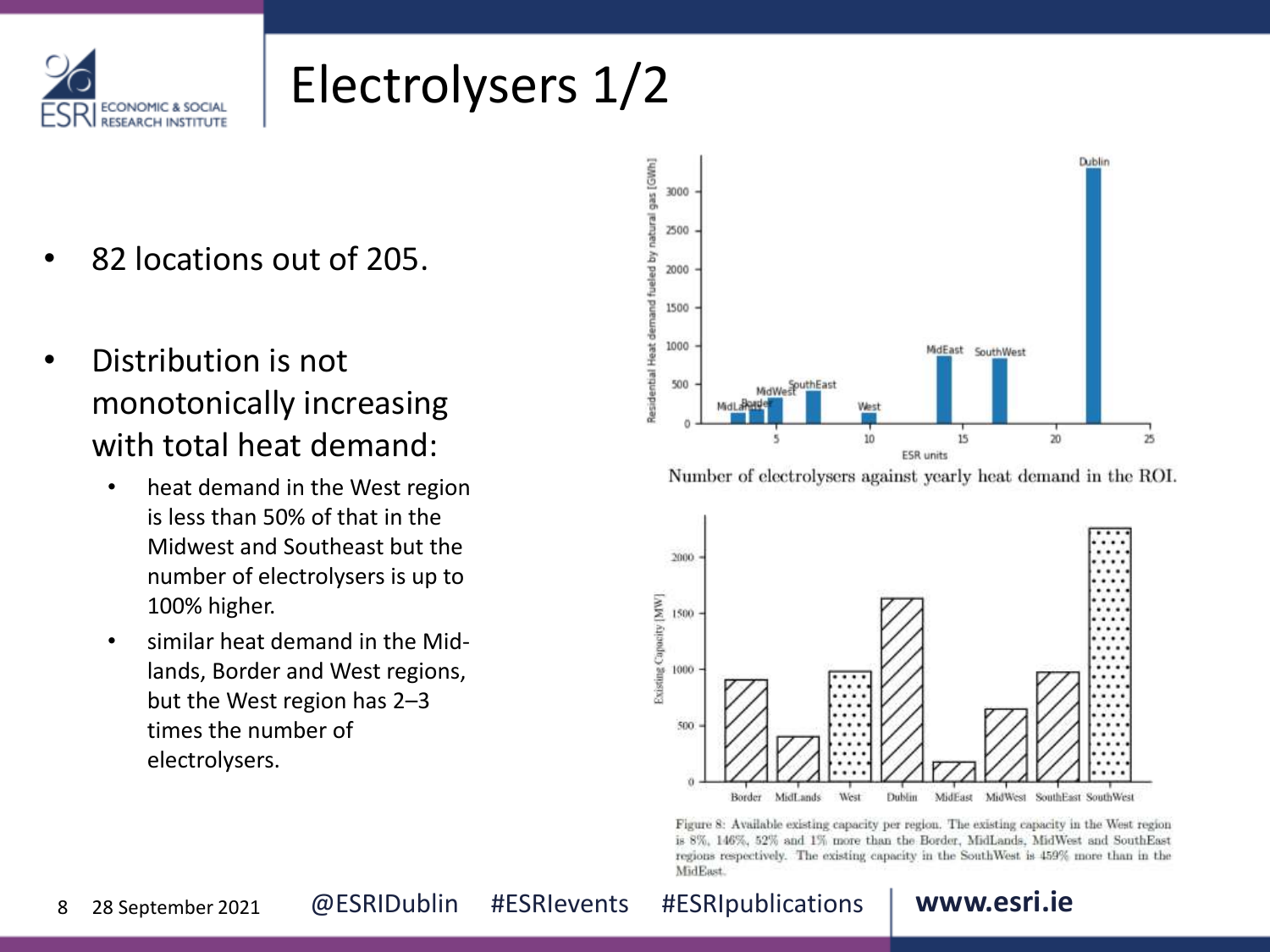

# Electrolysers 2/2

### • MAC:

- $\epsilon$ 114.3/tCO<sub>2</sub>
- Between:
	- retrofitting existing dwellings with either gas or solid fuel stoves to a high standard (i.e. a B2 rating) and
	- using CO<sub>2</sub> free heating in new buildings.



Marginal Abatement cost Curve for Ireland 2030 [4]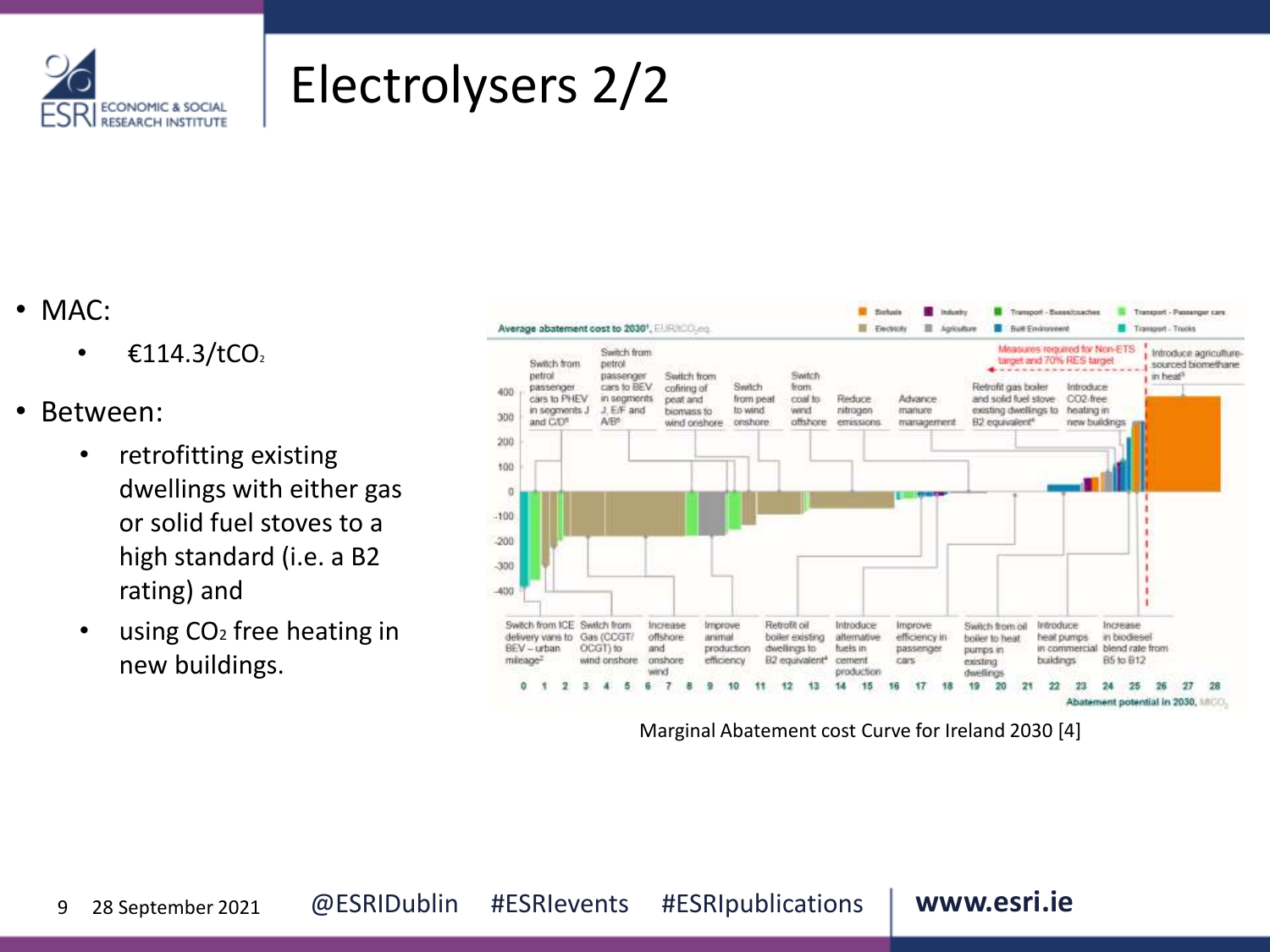

# CO<sup>2</sup> emissions

- Two main factors:
	- 1) Emissions from producing electricity.
	- 2) the carbon emissions avoided with blending.
- RET-only and RET+ESR: 30% reduction.
- Savings from residential heating: 0.11 MtCO2 per year.
- ESR-only: 3% increase.

| Policy      | Existing | <b>New</b> | Total |
|-------------|----------|------------|-------|
| BAU         | 12.59    | 0.115      | 12.7  |
| ESR-only    | 12.62    | 0.408      | 13.0  |
| RET-only    | 8.596    | 0.273      | 8.87  |
| $RET + ESR$ | 8.630    | 0.284      | 8.91  |

Aggregated  $CO<sub>2</sub>$  emissions [MtCO<sub>2</sub>] of existing and new capacity.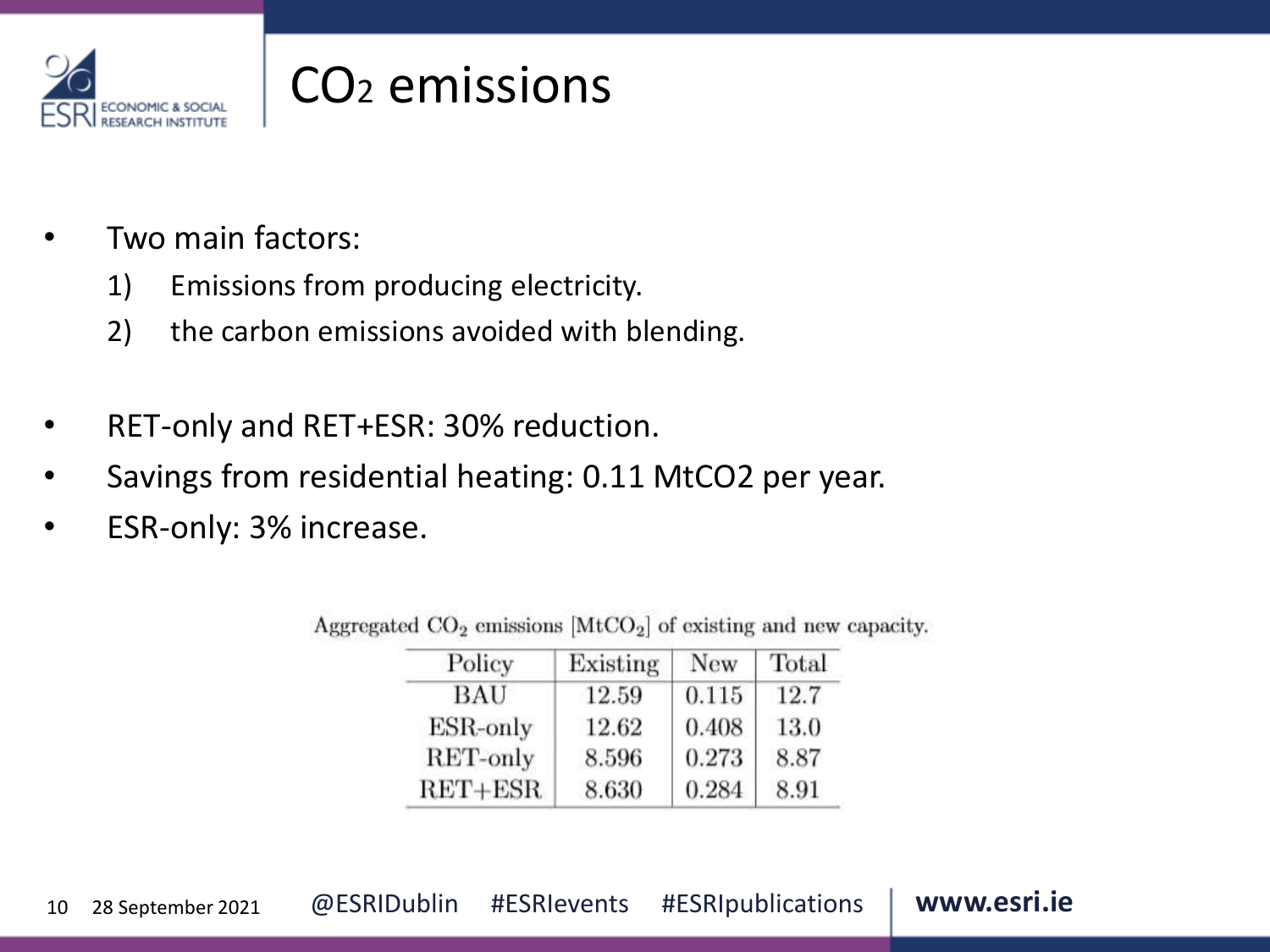

# Wind curtailment and CF

Policy

**BAU** 

 $ESR$ -only

RET-only

 $RET + ESR$ 

ESR-only: 13% reduction.

Wind energy curtailment and Capacity factor.

Capacity Factor

[%]

35

36

30

30

Wind Curtailment

[TWh]

0.721

0.625

5.957

6.059

- RET-only: 726% increase.
- RET+ESR: 740% increase.

|  | 11 28 September 2021 |  |  | @ESRIDublin #ESRIevents #ESRIpublications | www.esri.ie |
|--|----------------------|--|--|-------------------------------------------|-------------|
|--|----------------------|--|--|-------------------------------------------|-------------|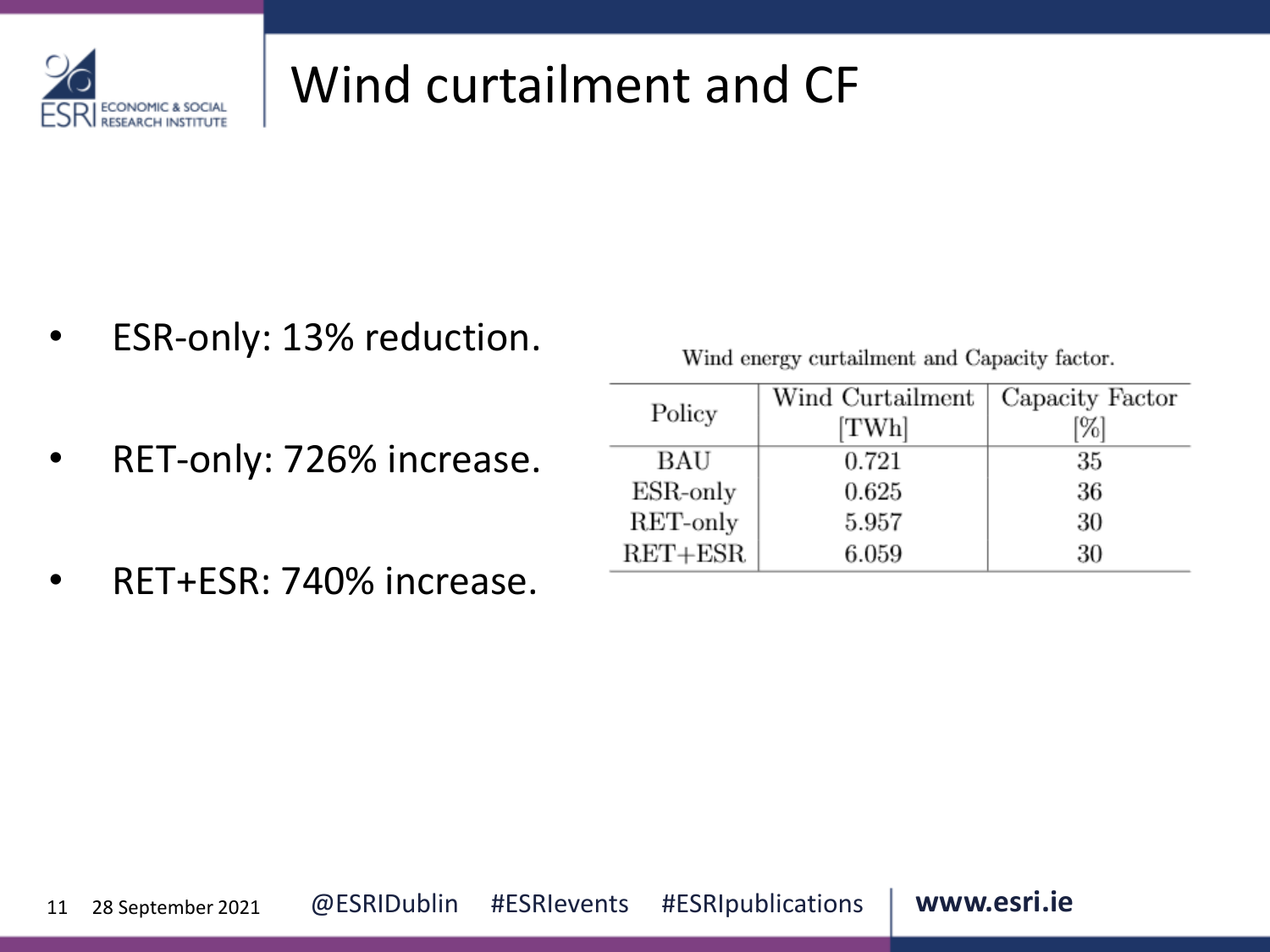

# Electricity zonal prices

- Adding hydrogen for heating leads to an increase in price across all regions by between 1-2%
- Expansion in renewables generation leads to price falling in all regions by 77-79%
- RET-only: SD of prices decreases 59%
- RET+ESR: SD of prices decreases 45%.

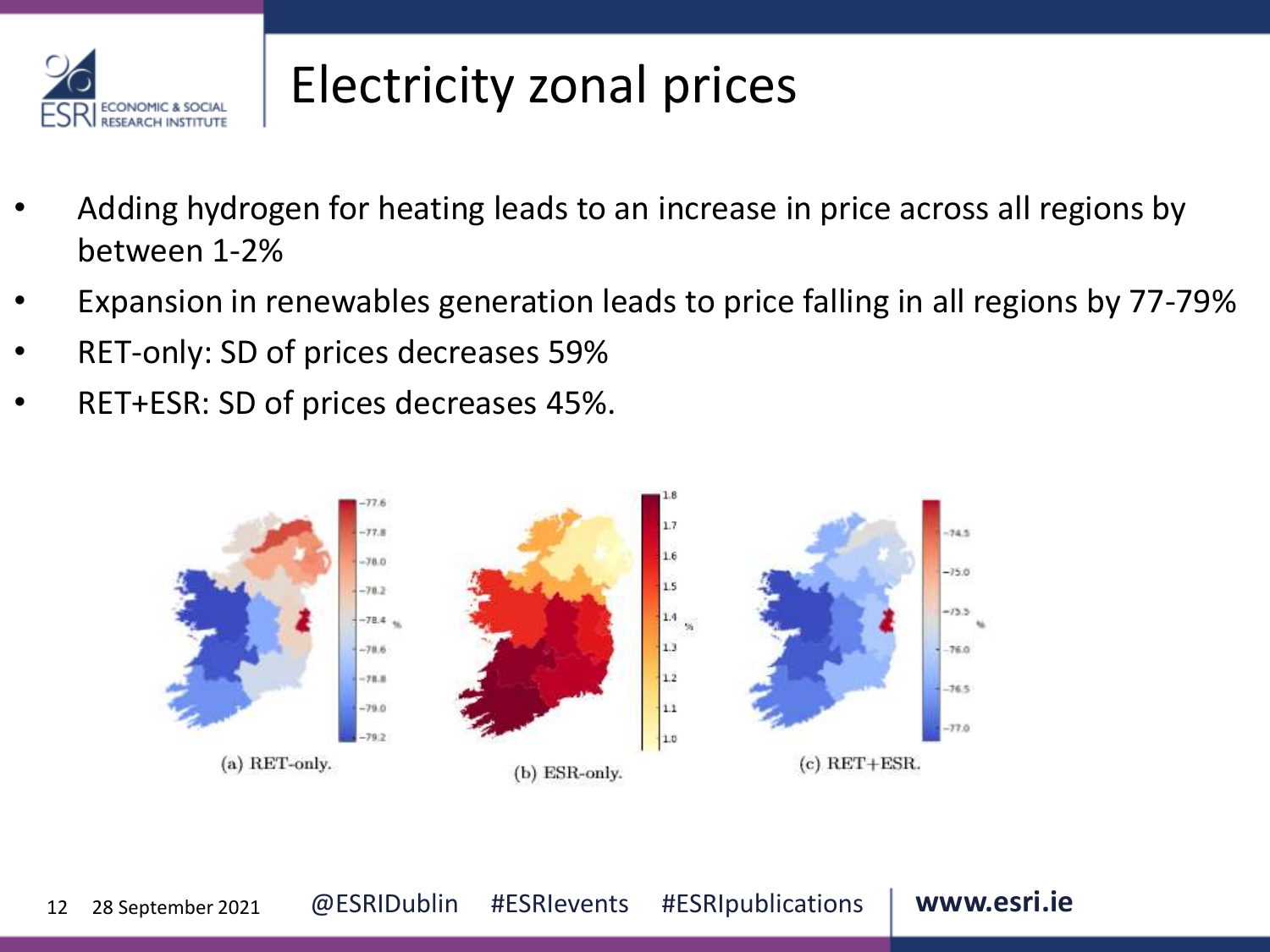

# **Conclusions**

- ESR-only:
	- The least cost option is dominated by new thermal capacity.
	- Negative net emissions savings.
	- 155 MW of new CCGT capacity.
	- Wind curtailment reduces by 13%.
	- Wind CF increases to 36%.
- Transmission infrastructure reinforcement is 76% lower in the RET-only and RET+ESR scenarios.
- Heat demand is not the only factor driving electrolyser location.
- Market challenges: In the RET scenarios, electricity prices decline by more than 75% and wind capacity factors decline by 5 percentage points.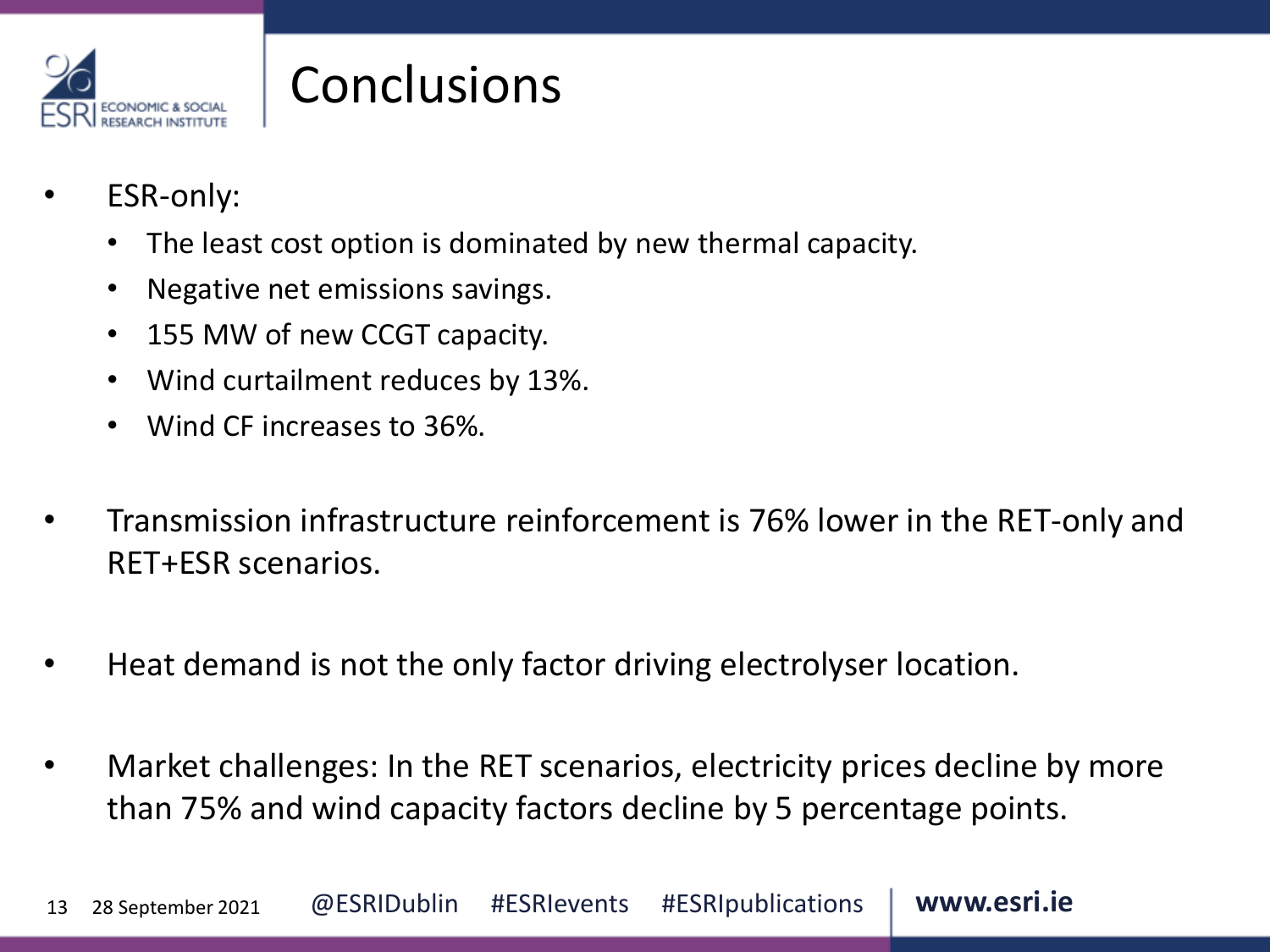

### References

[1] Eurostat (2020) https://ec.europa.eu/eurostat/statisticsexplained/index.php?title=Energy consumption in households

[2] K. Alteld, D. Pinchbeck, Admissible hydrogen concentrations in natural gas pipelines, 2013.

[3] N. A. El-Taweel, H. Khani, H. E. Z. Farag, Hydrogen storage optimal scheduling for fuel supply and capacity-based demand response program under dynamic hydrogen pricing, IEEE Transactions on Smart Grid 10 (2019) 4531-4542.

[4] DCCAE, Climate action plan 2019 - to tackle climate breakdown, Gov. of Ireland, 2019.